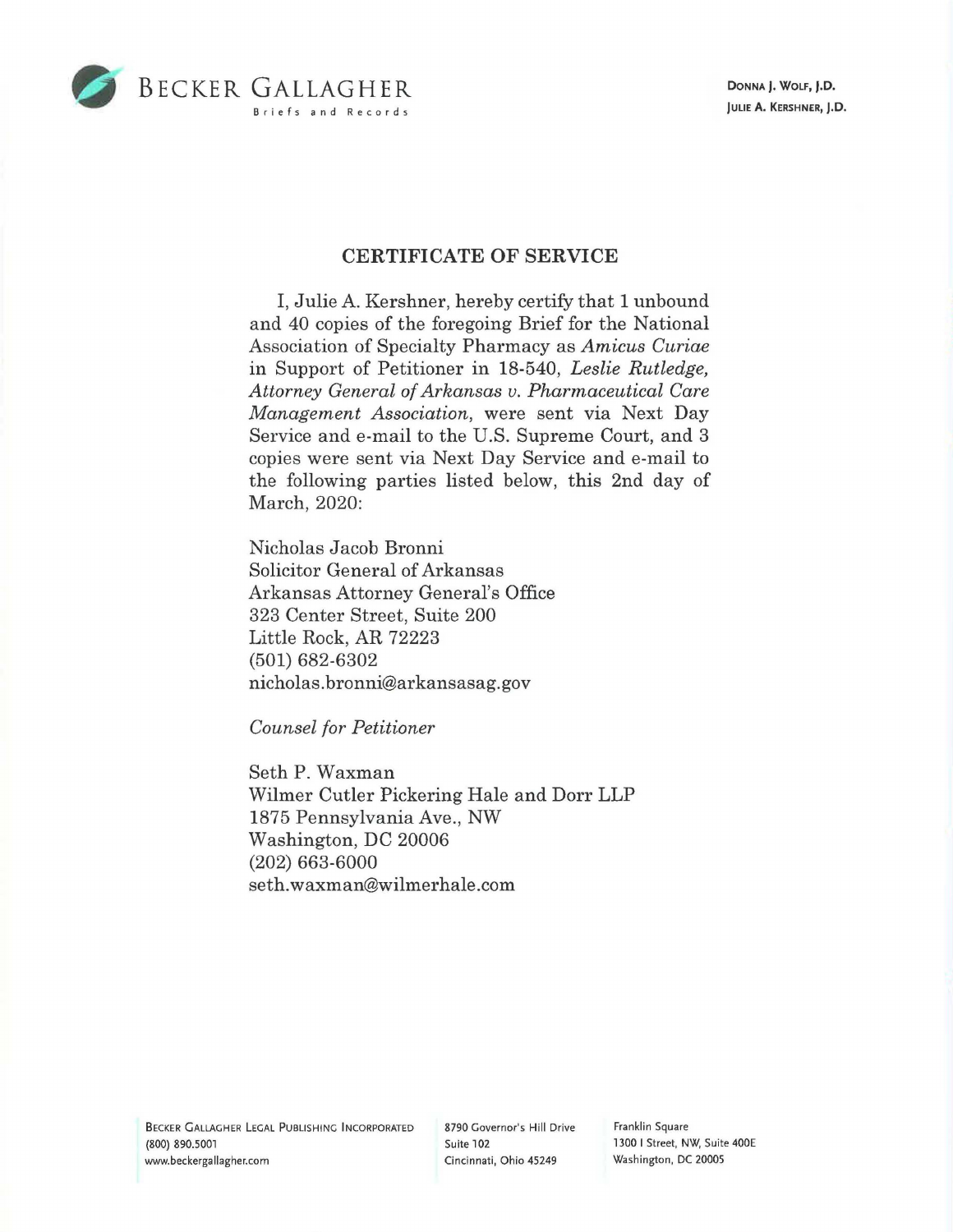Michael B. Kimberly McDermott Will & Emery 500 North Capitol Street, NW The McDermott Building Washington, DC 20001 (202) 756-8901 mkimberly@mwe.com

Dean Richlin Foley Hoag LLP 155 Seaport Blvd. Boston, MA 02210 (617) 832-1140 drichlin@foleyhoag.com

*Counsel for Respondent* 

Robert M. Palumbos *Counsel of Record*  Jonathan L. Swichar Bradley A. Wasser Duane Morris LLP 30 S 17th Street Philadelphia, PA 19103 (215) 979-1000 rmpalumbos@duanemorris.com

*Counsel for Amicus Curiae*